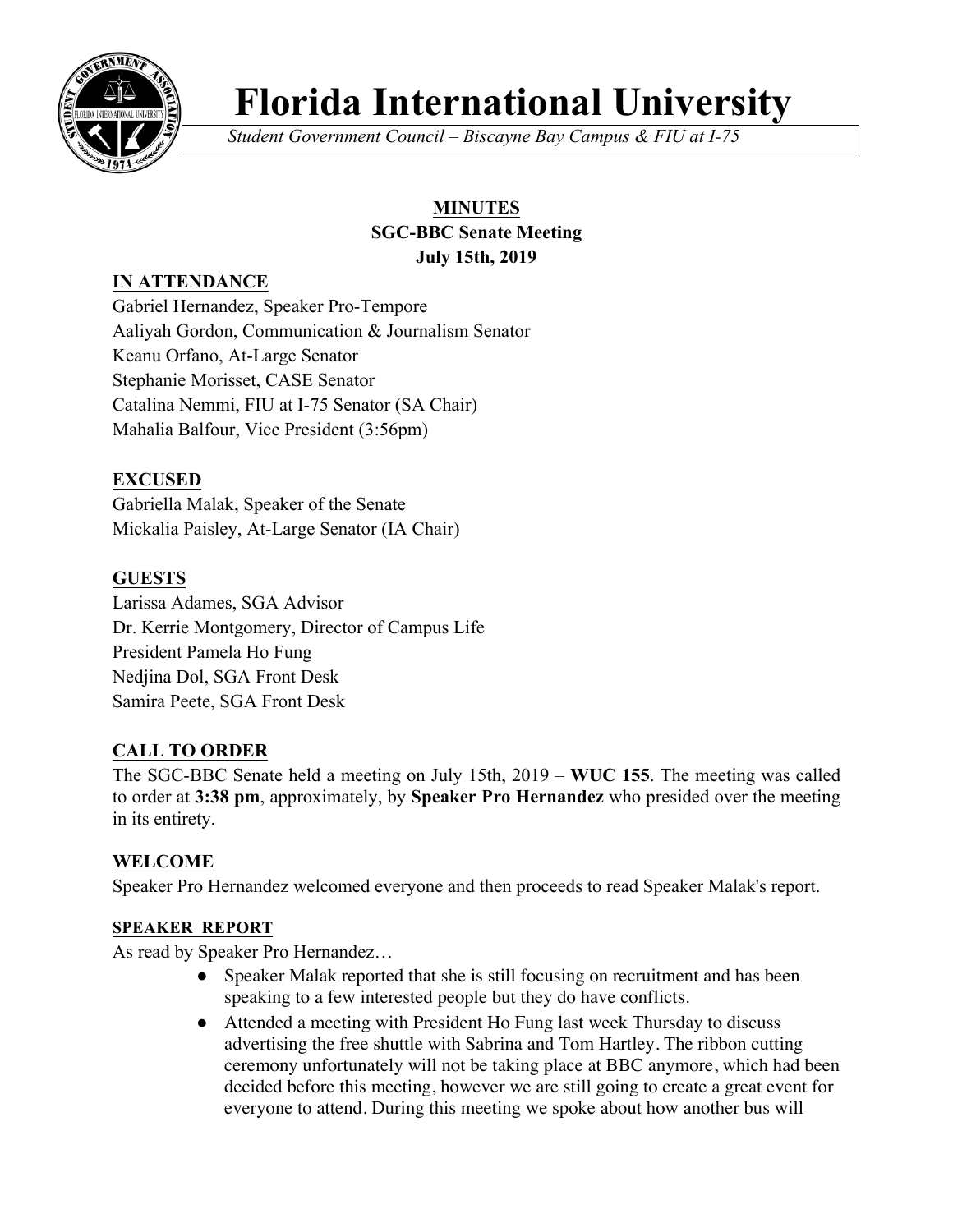have to be rented to bring students to the event, so that we don't take up the seats of any students attending classes and it will be discussed during U-Wide. She also discussed using the TV's in the buses to advertise to students about events happening on both campuses and to advertise the biking and Kayaking at BBC. Speaker Malak also suggested for parking and transportation to come table with some of our SGA members during the week of welcome to tell students about the free bus and how it began.

- Spoke to some students last week and they were concerned about the efficiency of events at the BBC and what they wish to see improved for events at the BBC. I believe their concerns are doable, so I will discuss it in the E-board meeting and begin solving this concern.
- Has made goals/assignments for the Senators to complete by Monday, August 26th 2019.

On behalf of Vice President Balfour, President Ho Fung delivered the Vice President's report…

- Currently meeting with Dr. DeSantis concerning the food pantry
- The Pharma- Box was approved and will be installed Wednesday July 17th, 2019 inside OneStop. Planning to have a table there and will update the Senators on the groupchat.

#### **SPEAKER PRO'S REPORT**

Speaker Pro Hernandez…

- Spoke to Mr. Andres Bermeo about the concept of the wrap that will be on the front and back of the office. Not entirely sure about the back, will speak with the Advisors to ask if they are interested in replacing the back or if its fine.
- Contacted the Dean of Architecture and Landscaping at MMC about a week ago. He is interested in renovating the SGA offices. It is a matter of whether we will take their offer and if the offer will still be available within Fall term. He did mention that it was a faculty driven student driven project.
- Has been working on an event concept centered around entrepreneurs and exchange with faculty, students and etc.

# **ADVISOR'S REPORT**

Dr. Kerrie Montgomery…

• No report

Ms. Adames …

- Will be attending NACA and won't be in the office July 17th -22th. And will be back in the office on Tuesday July 23rd 2019.
- Next week is the last SGA meeting until Monday August 26th 2019.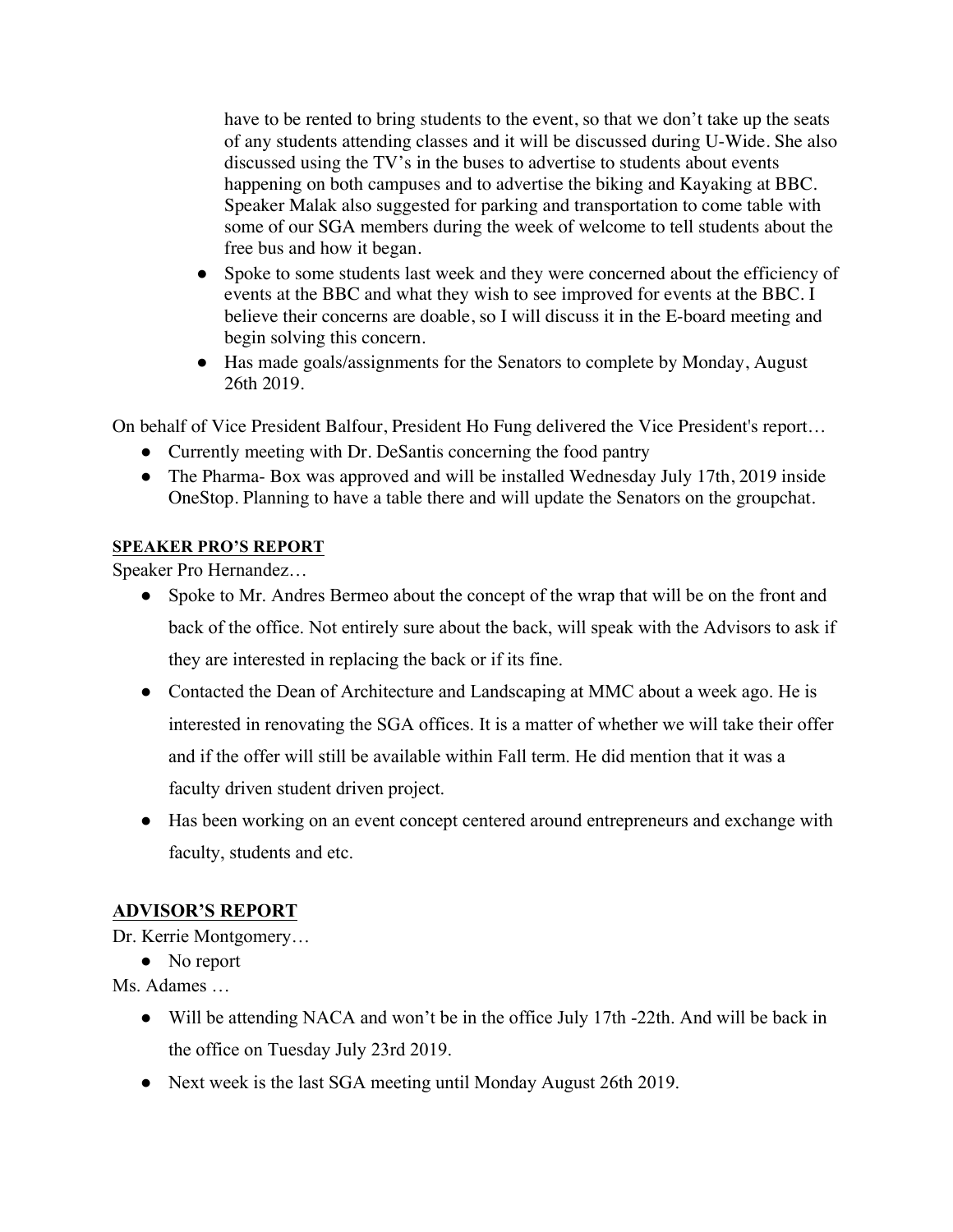• Please keep in mind the 50% rule regarding credits. You also have to be enrolled in at least 9 credits.

#### **OLD BUSINESS**

#### **1. Approval of the Minutes**

Senator Orfano moves to approve Senate Meeting Minutes of 7.08.2019. Senator Gordon seconded. Motion passed unanimously.

Vice President Balfour arrives 3:56pm.

#### **NEW BUSINESS**

- a. SGA Day Planning
	- i. Speaker Pro Hernandez states that we need to start coming up with ideas and concepts for SGA day. And we need to finalize it as soon as possible.
	- ii. Speaker Pro Hernandez opens the floor for ideas for SGA day.
		- 1. Senator Gordon suggests a 2 part concept, including a speaker talking about the ideas of SGA and using the game room to create an interactive atmosphere that also includes some giveaways and, recruitment opportunities.
		- 2. Senator Nemmi suggest centering an event around the approval of the free shuttle buses.
		- 3. Speaker Pro Hernandez suggest an event centered around SGA super heroes. Each representative is a superhero of the campus as a way to promote student government and how they impact the campus. President Ho Fung adds that they could showcase their superpowers while also empowering the students.
- b. Senate Assignments:

Vice President Balfour…

Had a conversation with Speaker Malak to give each Senator assignments that cater to each person and their interests. Every assignment should be completed by the Week of Welcome.

President Ho Fung adds that the Senators can add on the assignments.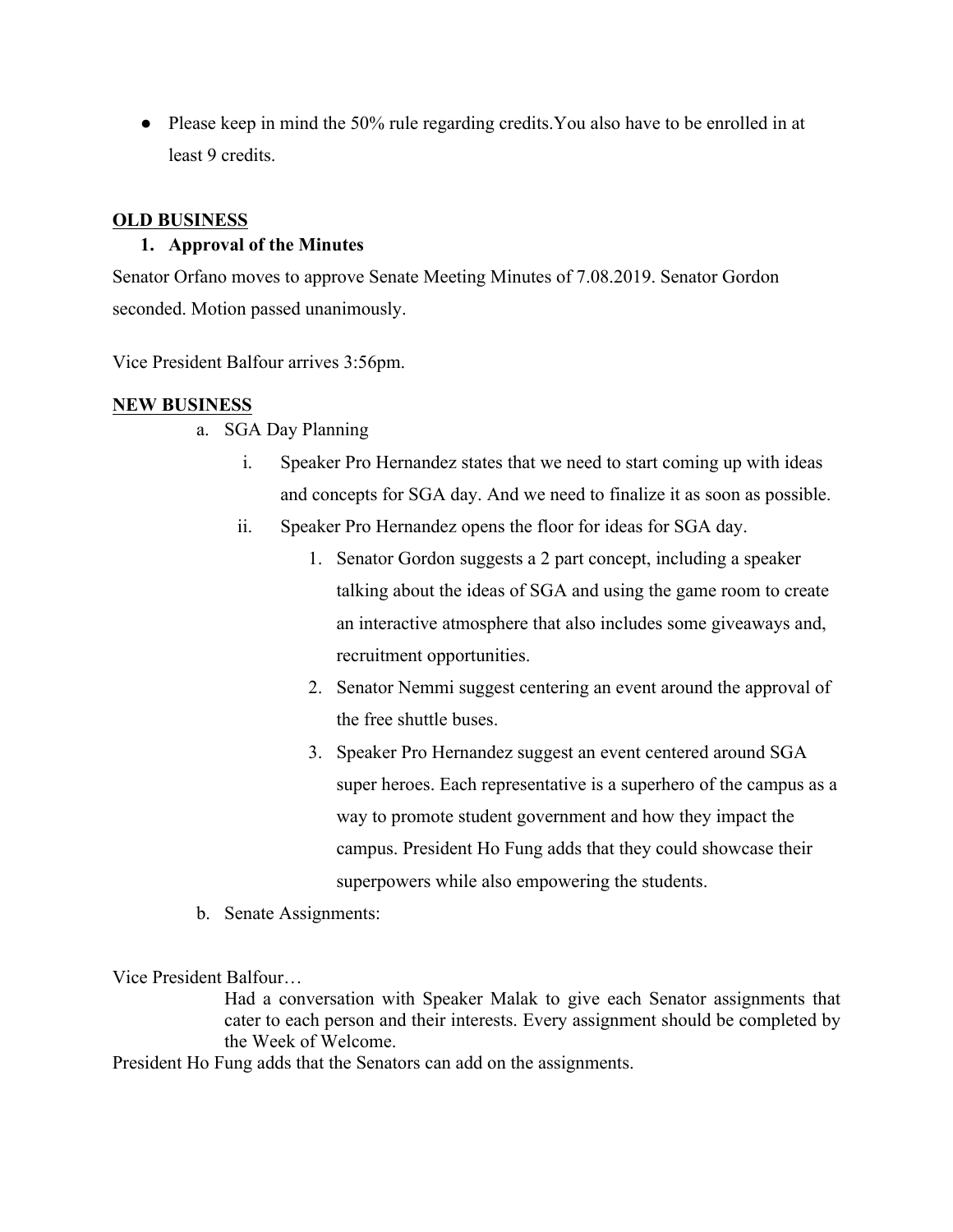- i. Senator Orfano:
	- 1. Update the statutes with all legislation from last year
	- 2. Get into contact with Larissa, and get access to old survey  $\&$ review and have new survey ready to be shown to students in the beginning of fall semester.
	- 3. Figure out a date to meet with Dean
	- 4. Familiarize yourself about your position and duties in the statutes

#### ii. Senator Morrisset

- 1. Figure out who runs the website for internships and get into contact with them to discuss your ideas/changes.
- 2. Decide which community projects that you will put into motion for Fall semester
- 3. Figure out a date to meet with Dean Micheal Heithaus
- 4. Review position and duties in the statutes
- iii. Senator Gordon
	- 1. Finalize which events you will do in the Fall Semester set dates and reserve the spaces. The earlier everything is set, the faster it can be put on the monthly calendars.
	- 2. Begin informing and advertising internships for CARTA students
	- 3. Check up on meeting with Dean Schriner
	- 4. Familiarize yourself about your position and duties in the statutes
- iv. Senator Paisley
	- 1. Create forms/ documents that you will be using to organize hours
	- 2. Review the organization techniques from last year and apply the changes to them
	- 3. Figure out a date to meet with Dean
	- 4. Familiarize yourself about your position and duties in the statutes

#### v. Senator Nemmi

- 1. Begin reviewing surveys/forms of last year for student advocacy
- 2. If there were student concerns last year that haven't been started on, or any student concerns this year begin planning which to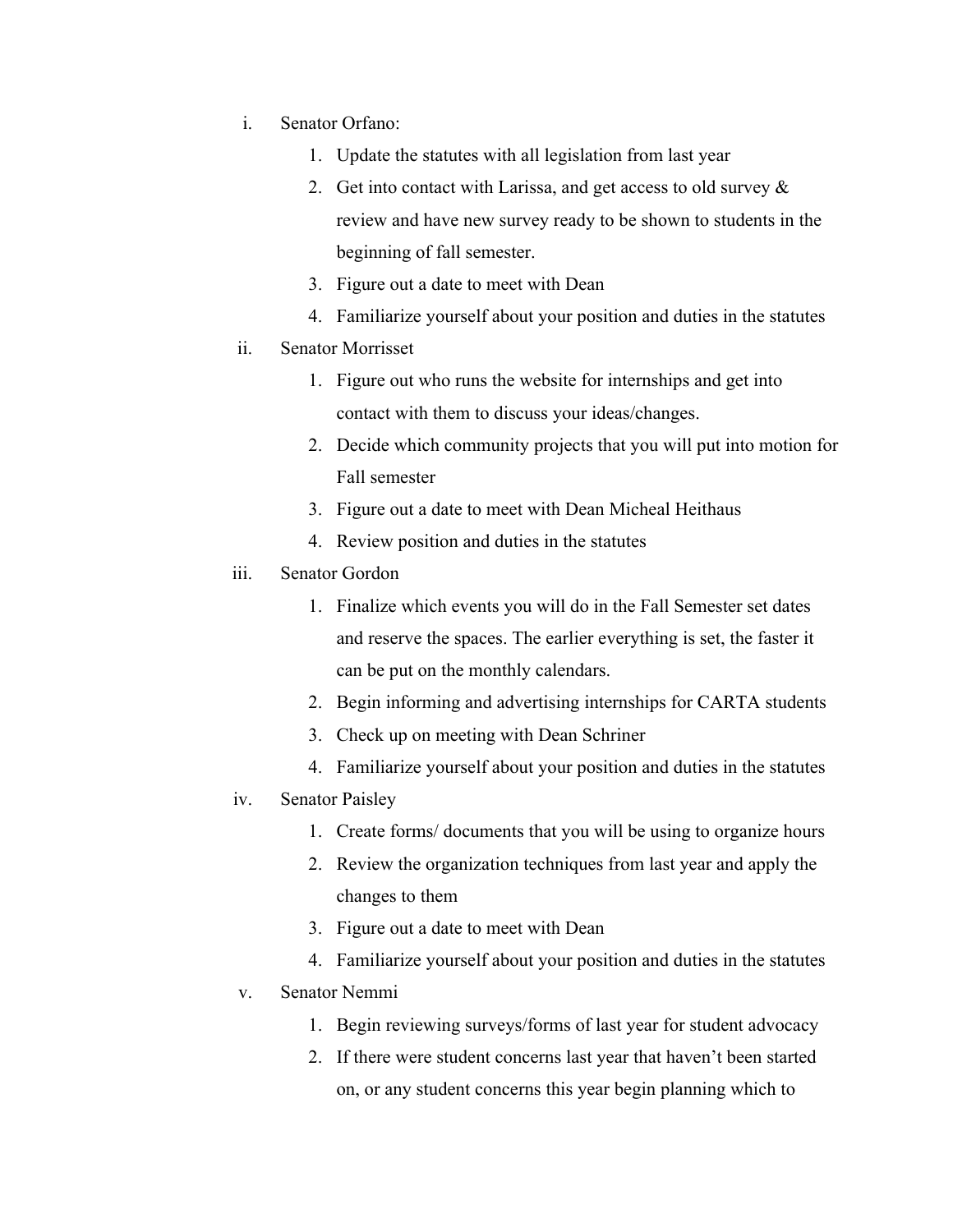begin on.

- 3. Keep contact with I-75
- 4. Familiarize yourself about your position and duties in the statutes
- vi. Speaker Pro Tempore Hernandez
	- 1. Create the drive/ check if drive has been made with MMC that Angel had spoken of and keep contact with Angel.
	- 2. Organize and make sure to meet up with chairs twice a month
	- 3. Keep following up about office changes
	- 4. Familiarize yourself about your position and duties in the statutes

# vii. Speaker Malak

- 1. Work on filling up open positions, and the remaining chair positions
- 2. Review and familiarize with the legislation passed last year
- 3. Set up a date to meet with Dean Heithaus
- 4. Work on the addition of adding more CASE classes options at BBC
- 5. Work on the student concern of the improvement of BBC Events
- 6. Familiarize yourself about your position and duties in the statutes

Senator Orfano moves to amend the agenda by adding the President's, Senator's, and Chair's report. Senator Morisset seconded. Motion passed unanimously.

#### **DISCUSSION**

#### **A. Student Concerns**

No student concerns were discussed.

# **REPORTS**

- **I. Student Advocacy Chair's Report** Senator Nemmi…
	- Met with Dr. DeSantis last Friday and talked about adding more classes at BBC, he advised her to set up a meeting with Pablo Ortiz to see what is already in motion so that there isn't an overlap. Will be having a meeting with Mr. Ortiz Wednesday, July 31. Also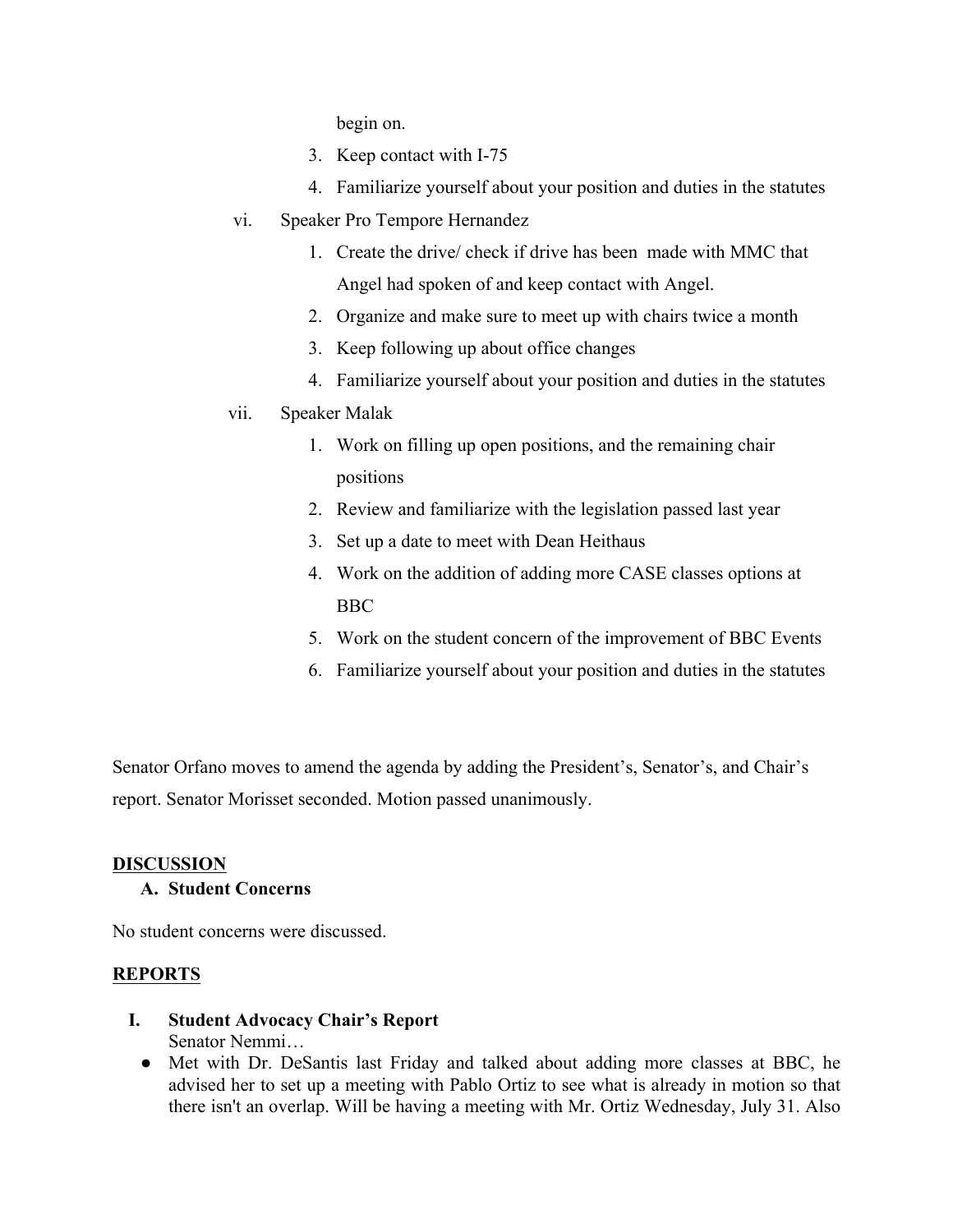talked to him about the food pantry, students can now donate money along with food.And if the CLS office is closed they now do late night drop offs.

- Was going to ask for money for the Art Therapy session at I-75 but the artist needs insurance before working with FIU, if he isn't able to come Senator Nemmi will host it.
- Event this Thursday (July 18th) at I-75 called Breakfast Forum 8am-10am, free with an RSVP after its \$25.
- Panther Power is now in charge of Trail of the Torch, planning a BBC reunion event and make it a signature event.

# **II. Vice President's Report**

Vice President Balfour…

- Just met with Dr. DeSantis earlier today..
	- Will bring back the full massages for Healthy Living in the Fall
	- Told him about representative not being present at the BBC clinic and he said he will look into it
	- Discussed the layout of CLS and the location of food pantry

## **III. President's Report**

President Ho Fung…

- Last week went to Freshman Convocation planning meeting. Will be Sunday August 25th 2019. Will be attending to speak about student conduct alongside Sabrina. Afterwards SGA will table at the reception, if any Senators are available please let her know.
- Tuesday of last had a meeting to be apart of a committee to help with literature.
- Joined Speaker Malak and Sabrina in a meeting with Tom Hartly to discuss the free shuttle advertising which will be advertised at the end of summer semester by the bus stops and on the TVs. As well as the ribbon cutting event.
- Planning to have an event Tuesday August 27th 2019.
- Sabrina invited SGCBBC an event before the soccer game on Friday August 30th 2019 during Week of Welcome of Welcome at MMC.
- Speaker Malak mentioned the golf cart issue at BBC to Tom Hartley- he didn't know it was an issue but he will look into it. He also asked if he could table with SGA to promote the shuttle buses.
- Will be going to NACA this week

# **ANNOUNCEMENT**

- Stress Relief Week Summer
	- FIU I-75, Mon-Thurs, July 15th-18th, 4:30PM-6:30PM
- Bayview Move-In August 24
- Freshman Convocation, August 25
- Week Of Welcome